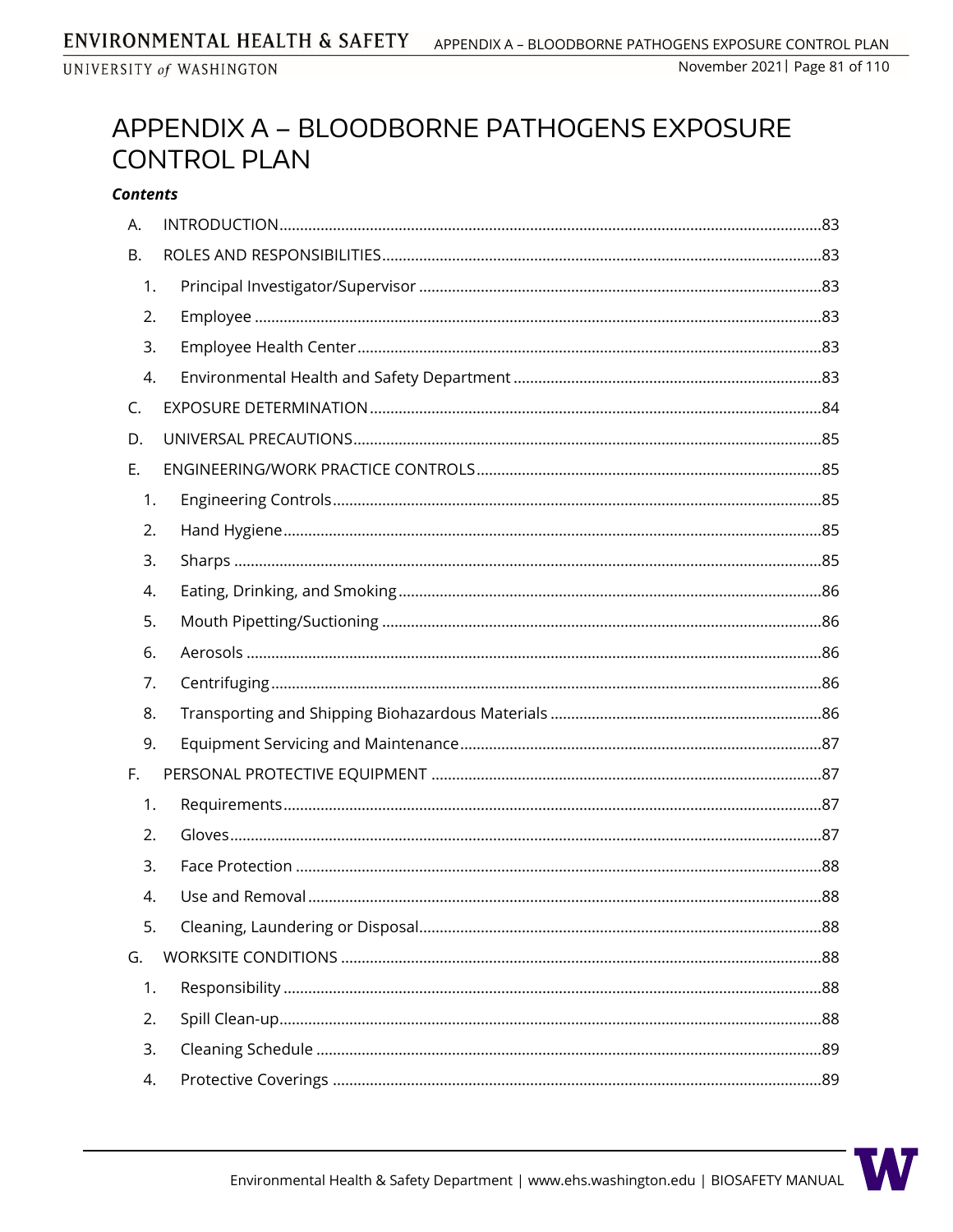APPENDIX A - BLOODBORNE PATHOGENS EXPOSURE CONTROL PLAN

Page 82 of 110 | November 2021

UNIVERSITY of WASHINGTON

| 5.  |                                                                                   |  |
|-----|-----------------------------------------------------------------------------------|--|
| Η.  |                                                                                   |  |
| Ι.  |                                                                                   |  |
| 1.  |                                                                                   |  |
| 2.  |                                                                                   |  |
| J.  |                                                                                   |  |
| 1.  |                                                                                   |  |
| 2.  |                                                                                   |  |
| 3.  |                                                                                   |  |
| 4.  |                                                                                   |  |
| Κ.  |                                                                                   |  |
| 1.  |                                                                                   |  |
| 2.  |                                                                                   |  |
| L.  |                                                                                   |  |
| 1.  |                                                                                   |  |
| 2.  |                                                                                   |  |
| 3.  |                                                                                   |  |
| M.  |                                                                                   |  |
| N.  |                                                                                   |  |
| Ο.  | ADDITIONAL REQUIREMENTS FOR HIV, HBV, AND HCV RESEARCH LABORATORIES97             |  |
| 1.  |                                                                                   |  |
| 2.  |                                                                                   |  |
| 3.  |                                                                                   |  |
| 4.  |                                                                                   |  |
| 5.  |                                                                                   |  |
| 6.  |                                                                                   |  |
| 7.  |                                                                                   |  |
| 8.  |                                                                                   |  |
| 9.  |                                                                                   |  |
| 10. | Additional Initial Training for Laboratory Staff and Workers in HIV, HBV, and HCV |  |
|     |                                                                                   |  |
| Р.  |                                                                                   |  |

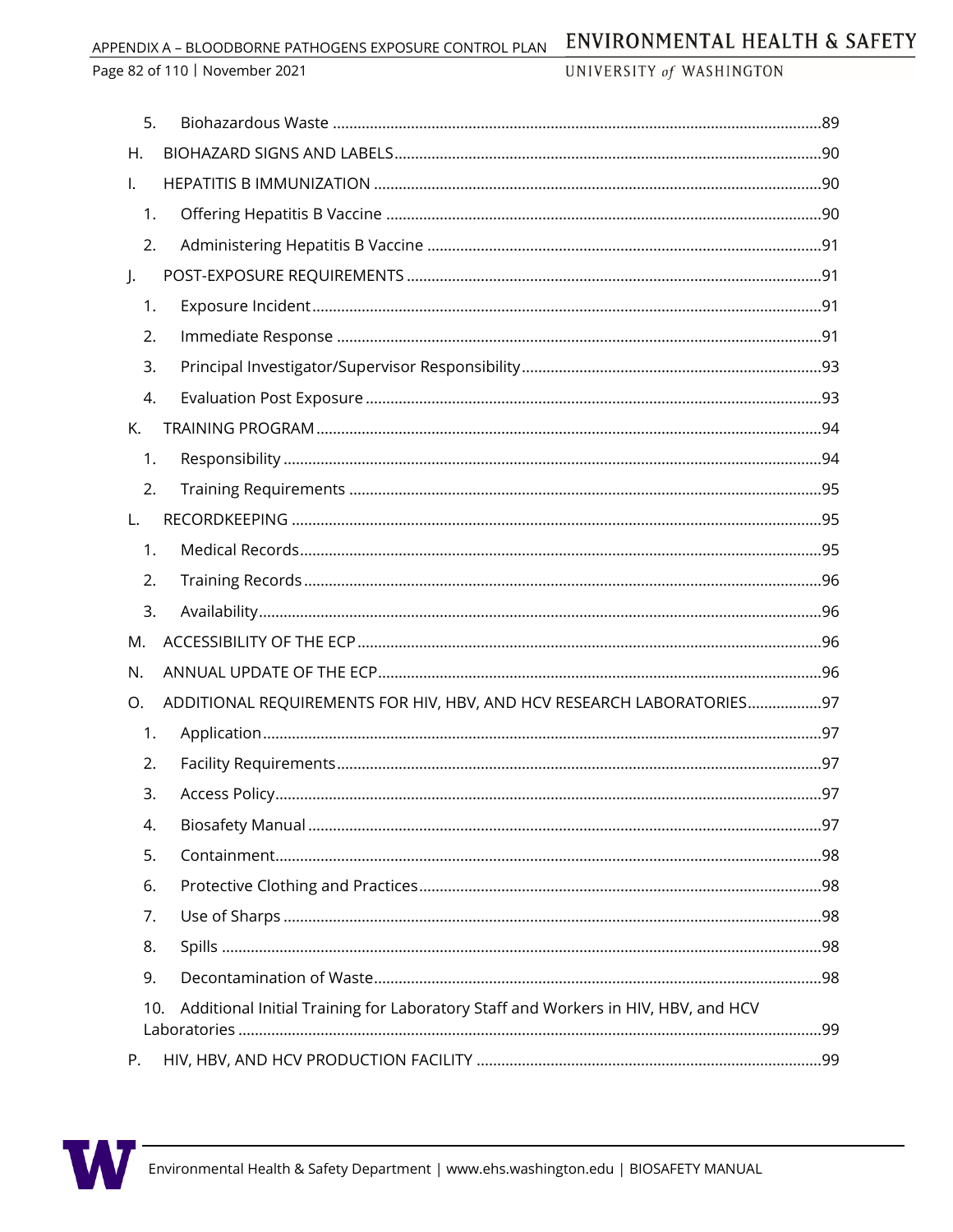# **A. INTRODUCTION**

This section serves as the UW Core Bloodborne Pathogens Exposure Control Plan (ECP) and describes the requirements of the UW BBP Program. The purpose of the Program is to help ensure occupational health and safety and meet compliance with the Washington State BBP Rule, WAC 296- 823. This rule applies to all occupational exposure to human blood or other potentially infectious materials. It requires employers to identify potential for occupational exposures and implement methods to mitigate these exposures through a variety of methods.

This core ECP was developed with research and clinical laboratories in mind. More specific information for patient care is available from Infection Control at UW Medicine Academic Medical Centers, i.e. University of Washington Medical Center, Montlake and Northwest,Harborview Medical Center, and Valley Medical Center; UW Schools of Medicine and Dentistry, including associated UW Clinics; UW Airlift Northwest; and other UW Medicine groups and affiliates such as Seattle Cancer Care Alliance. Persons at clinical patient care sites are directed to their respective departments for more information on training and requirements.

# **B. ROLES AND RESPONSIBILITIES**

### **1. Principal Investigator/Supervisor**

The PI or Unit Manager is responsible for identifying employees who need to be in the BBP program and has ultimate responsibility for ensuring that safety rules and requirements of the BBP Program are followed.

The PI (or their designee), or the Unit Manager must develop and implement a Site-Specific BBP ECP and the EH&S template Site-Specific BBP ECP Form can be used for this purpose. It must include information about who is in the BBP program, controls used to mitigate BBP exposure, personal protective equipment required for tasks, decontamination procedures, and first aid and medical response in case of exposure. The Site-Specific BBP ECP must be reviewed annually and updated as necessary. It should be used in conjunction with this core ECP.

### **2. Employee**

The employee is responsible for following the Site-Specific BBP ECP. All practices must be adhered to, including wearing required PPE. The employee is responsible to ask questions if needed and to make suggestions to the PI/supervisor for safer work practices and procedures.

### **3. Employee Health Center**

The Employee Health Center provides clinical services and administers the hepatitis B vaccine. The EHC also provides post-exposure counseling and medical follow-up.

### **4. Environmental Health and Safety Department**

EH&S administers the UW BBP Program. This includes maintaining the UW Core BBP Exposure Control Plan, assisting employees in obtaining the hepatitis B vaccine, providing BBP training, maintaining the injury log, providing consultation, and developing compliance tools to assist PIs/supervisors.

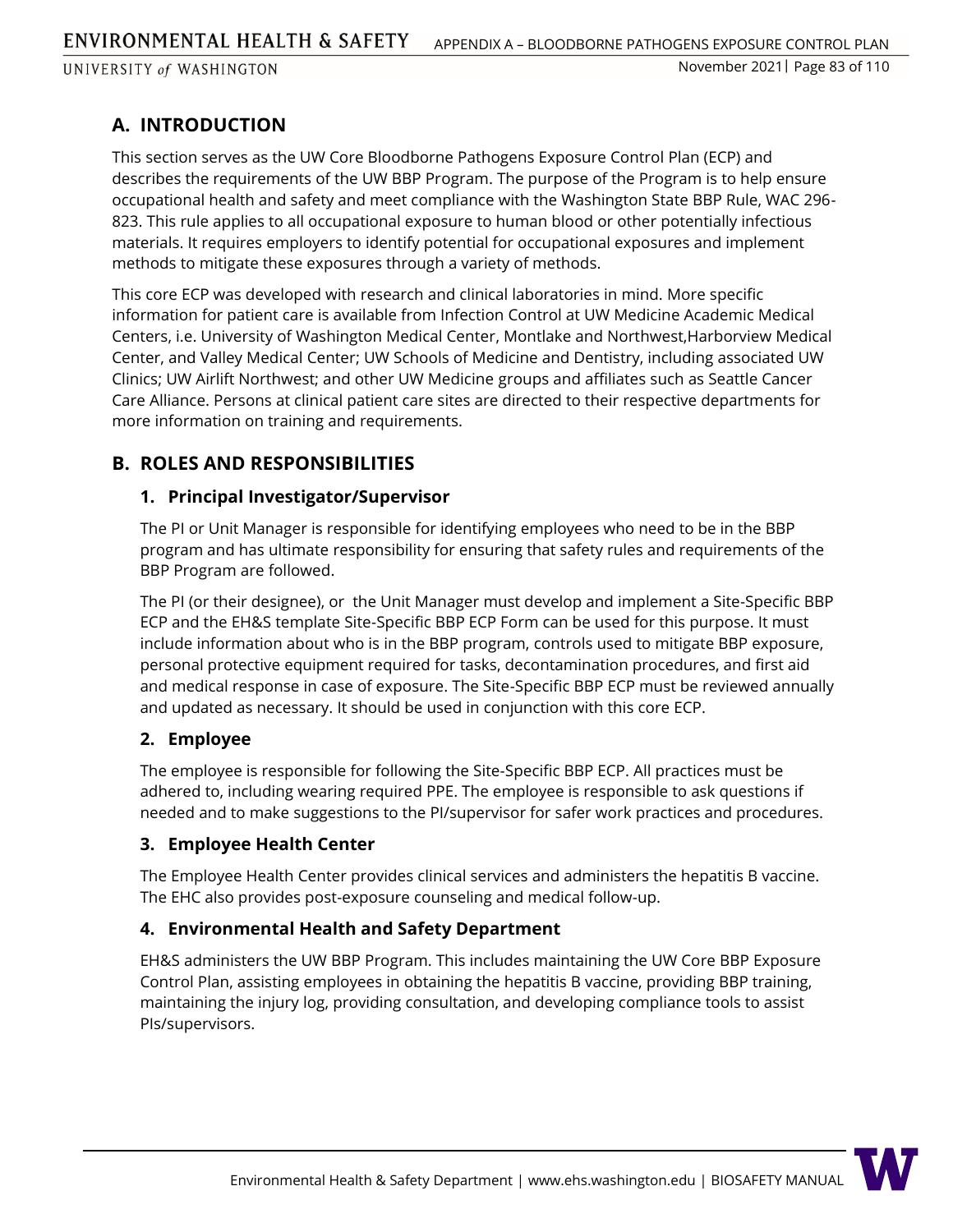Page 84 of 110 ᅵ November 2021

UNIVERSITY of WASHINGTON

# **C. EXPOSURE DETERMINATION**

BBP are pathogenic microorganisms that are present in human blood and OPIM that can cause disease. All UW employees with reasonably anticipated potential for exposure to human blood and its components, human tissue, all human cell lines, human source materials, as well as medications derived from blood (e.g., immunoglobulins, albumin), and OPIM are required to comply with the University's BBP Program. OPIM includes all of the following:

- Human cells (including all primary and established human cell lines), human tissue or human organ cultures
- Culture supernatant
- Pericardial fluid
- Synovial fluid
- Pleural fluid
- Any solutions containing HIV, HBV, HCV, or other BBP
- Any body fluid visibly contaminated with blood or OPIM
- Saliva during dental procedures
- Peritoneal fluid
- Vaginal secretions
- Amniotic fluid
- Semen
- Any unfixed tissue or organ (other than intact skin) from a human (living or dead)
- Blood, organs, or tissues from animals infected with HIV, HBV, HCV, or other BBP
- Any fluid where it is difficult to identify the presence or absence of blood

Urine, feces, vomit, sweat, tears, and saliva are not regulated under the BBP rule because they are not considered to present a risk for BBP transmission unless there is visible blood in them. However, they should still be approached with caution; personnel should use protective (nitrile) gloves and/or other PPE as needed when handling.

PIs/supervisors are responsible for assessing activities in the workplace, determining if employees have a potential for occupational exposure, and documenting the risk in the Site-Specific BBP ECP.

Individual exposure determinations must be made for existing workers on an on-going basis and prior to assigning or reassigning workers to job classifications with potential for exposure. The exposure determination must be made without regard to the use of PPE. Listed below are examples of tasks that involve potential exposure to blood or OPIM.

- Cleaning up a blood/body fluid spill or handling contaminated waste or laundry;
- Culturing and/or propagating human cells, viruses, including all human and SIV/SHIV nonhuman primate retroviruses in laboratory culture and experimental animals.
- Removing, preparing, and/or storing any unfixed tissue or organ from a human;
- Providing patient care in a clinical or research setting;
- Providing emergency services or functions in public safety where delivery of trauma care is likely, i.e., lifeguards, police officers, fire fighters, etc.

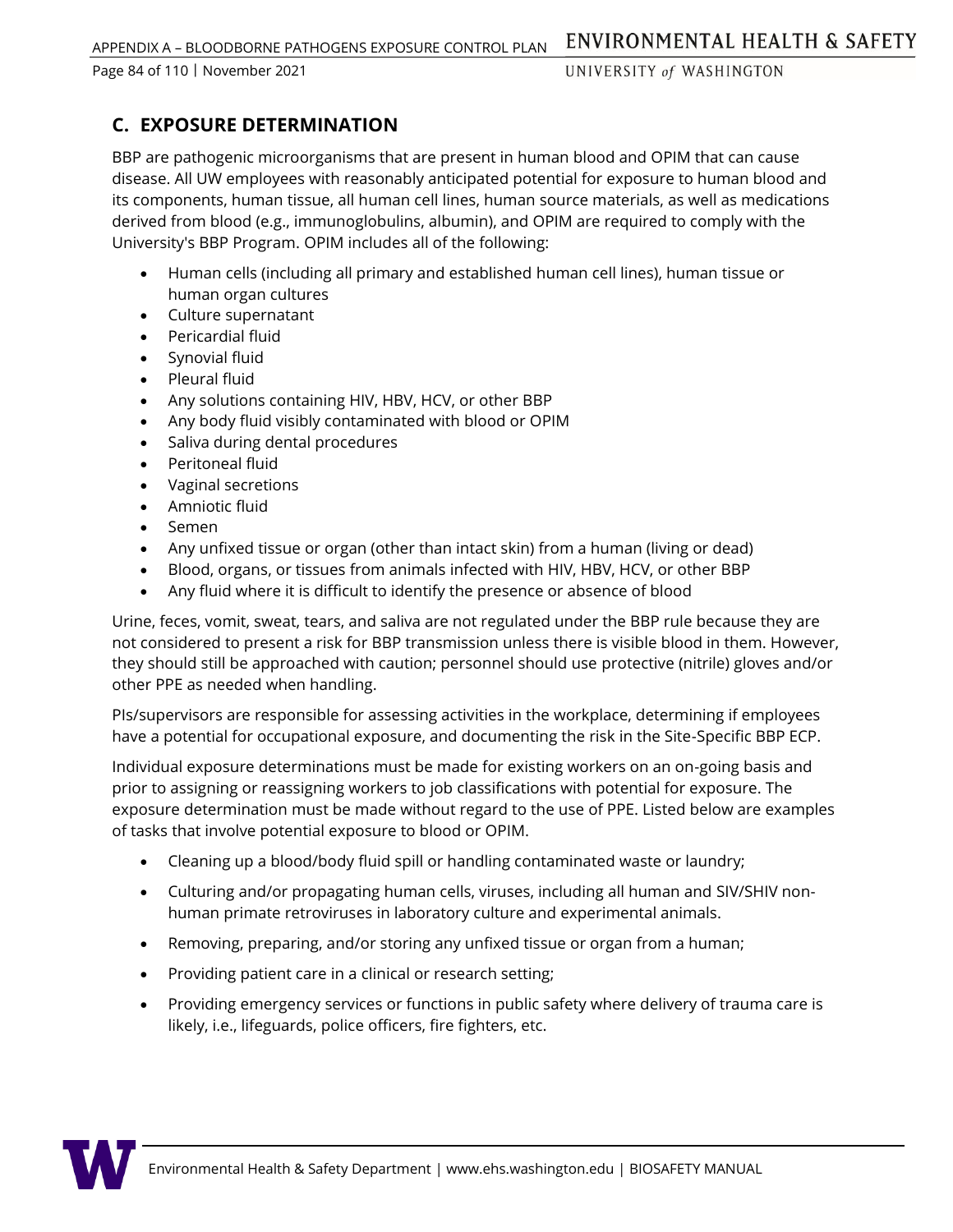## **D. UNIVERSAL PRECAUTIONS**

Universal Precautions is an approach to protecting humans through infection prevention activities. This approach requires that all human blood, body fluids, and OPIM be treated as if they are known to be infectious for BBP. Engineering controls, work practices, and PPE shall be used to prevent contact with human blood and OPIM. Under circumstances in which differentiation between body fluid types is difficult or impossible, all human body fluids should be considered OPIM.

# **E. ENGINEERING/WORK PRACTICE CONTROLS**

### **1. Engineering Controls**

Engineering controls serve to reduce worker exposure either by removing the hazard or by isolating the worker from exposure. Examples are:

- Protective splash/splatter shields
- Needles with safety features (e.g., self-sheathing needles, retractable needles)
- Capture ventilation
- Biological safety cabinets
- Air filters
- Ventilated equipment
- Sharps disposal containers
- Enclosures

### **2. Hand Hygiene**

Hand hygiene facilities must be available. If a sink with warm running water is not immediately available, a 60-95% alcohol-based gel hand sanitizer should be used until the employee can wash hands in a sink.

Employees should immediately wash hands with soap and water upon glove removal and on completion of tasks involving contact with human blood, body fluids, or OPIM.

### **3. Sharps**

BBP exposures occur readily from needlestick or sharps injury to the skin. See the Sharps Safety [in Research PDF](https://www.ehs.washington.edu/resource/sharps-safety-research-578) for more information about working safely with needles and sharp items during research.

Preventative sharps safety practices are listed below:

- a. Needles must not be recapped, purposely bent or broken, removed from disposable syringes, or otherwise manipulated. If recapping a syringe is unavoidable, then a safe procedure for doing this must be followed (one-hand scoop method) preferably using a recapping device. Ideally syringe preparation and injection should occur at the same location;
- b. Sharps are not to be placed in the regular trash, and must be disposed of immediately or as soon as possible after use.

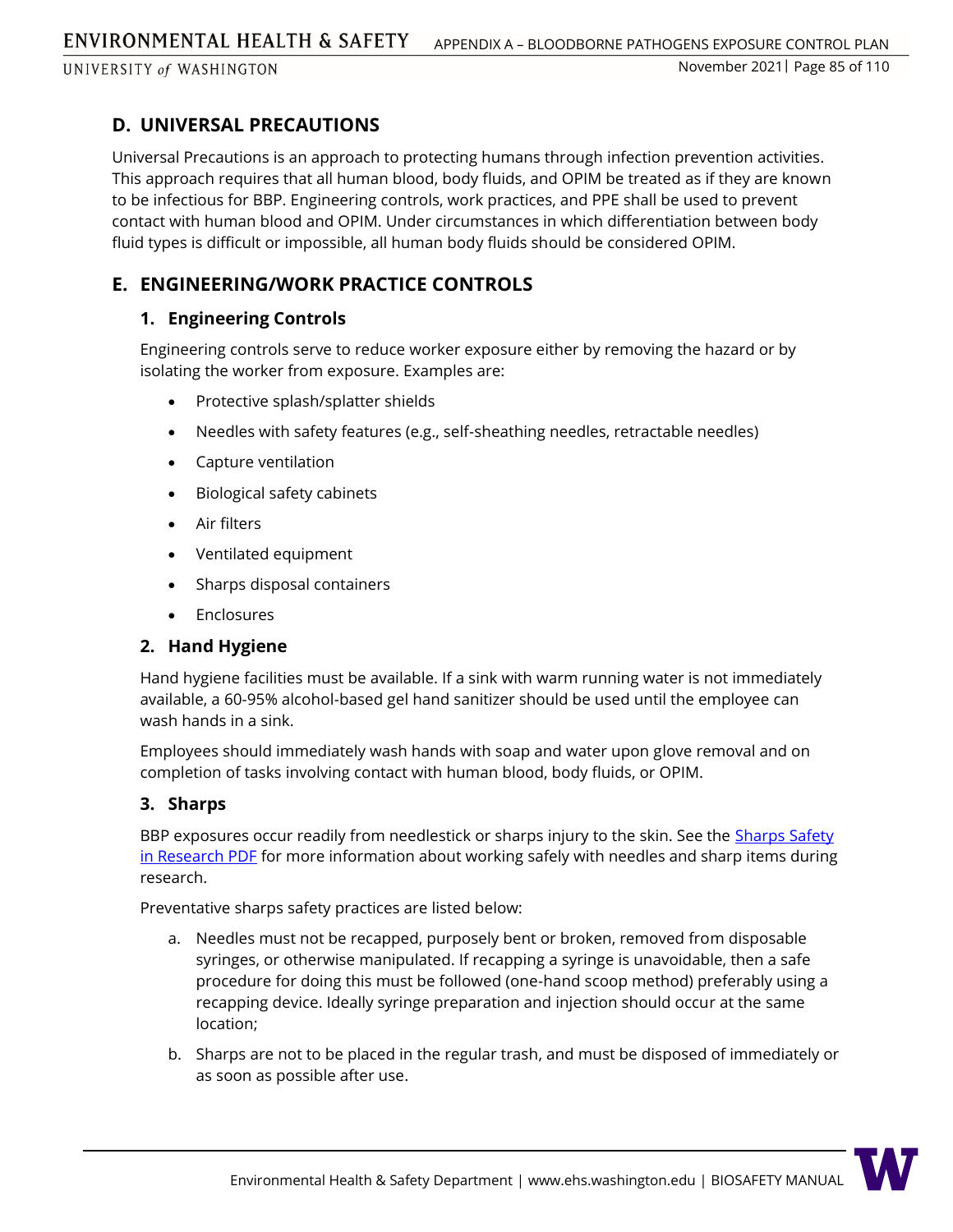Page 86 of 110 ᅵ November 2021

UNIVERSITY of WASHINGTON

- c. Needles with safety features should be used whenever possible; information and products can be found online at the International Sharps Prevention [website](http://www.isips.org/) or EH&S [Sharps Safety webpage.](https://www.ehs.washington.edu/research-lab/sharps-safety)
- d. Needles or sharps of any kind shall not be left on the work surface. Instead, a syringe holder or magnetic strip can be used to hold razor blades.
- e. Procedures for proper restraint of animals must be ensured during injections. If necessary more than one person should assist.
- f. After use, needles and disposable scalpel blades, lancets, and other contaminated sharp items (i.e., broken glass, razor blades, fragile glass items, glass slides and cover slips) must be placed in puncture-resistant sharps containers for disposal.
- g. Place contaminated reusable sharps immediately, or as soon as possible after use, in appropriate sharps containers until properly decontaminated. For additional information on sharps disposal, see the **EH&S Sharps and Lab Glass Disposal** webpage.
- h. Broken glassware is not handled directly. Instead, it is removed using a brush and dustpan, tongs, or forceps.

# **4. Eating, Drinking, and Smoking**

Eating, drinking, smoking, and other activities including applying cosmetics or lip balm, handling contact lenses, placing any article in the mouth, eyes, or nose, or other contact with mucous membranes is prohibited in work areas where there is a likelihood of occupational exposure to blood or OPIM.

Food and drink shall not be kept in refrigerators, freezers, shelves, cabinets, or on countertops or bench tops where blood or OPIM are stored or used.

### **5. Mouth Pipetting/Suctioning**

To prevent accidental ingestion of potentially infectious materials, mouth pipetting or suctioning is strictly prohibited.

### **6. Aerosols**

All procedures involving blood or OPIM shall be performed in such a manner as to minimize splashing, spraying, splattering, or generation of droplets of these substances. Such activity should be conducted in a certified BSC.

# **7. Centrifuging**

Containment devices such as centrifuge safety cups and sealed rotors are recommended to protect the worker from exposure to microbial aerosols and droplets. Safety characteristics of centrifuges are only effective if the equipment is operated properly, thus training in the correct use of the equipment and routine inspections, with regular re-certification of the centrifuge are essential. See Section 4.D.7.

# **8. Transporting and Shipping Biohazardous Materials**

Specimen containers used for blood or OPIM must be leak-proof. They also need to be red in color or labeled with the biohazard symbol. Anytime specimens of blood or OPIM are transported within the building or between buildings, the specimen container must be placed inside a secondary container that is also leak-proof, providing a double barrier. Additional

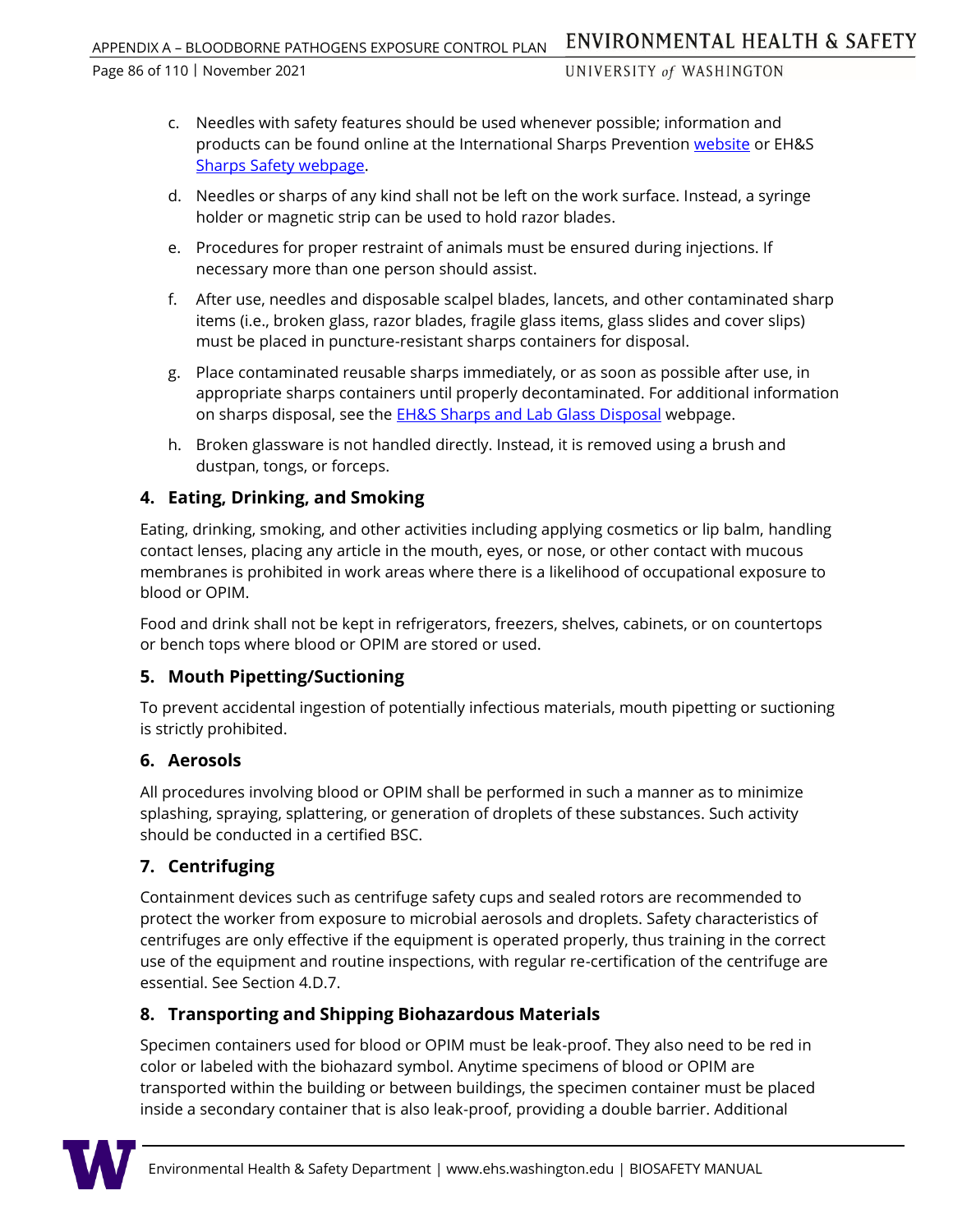information on transporting biohazardous materials is found on the [EH&S Biohazardous Waste](https://www.ehs.washington.edu/biological/biohazardous-waste)  [page.](https://www.ehs.washington.edu/biological/biohazardous-waste)

All specimens of blood or OPIM must be properly packaged for shipment by mail or courier service. Information on packaging and shipping hazardous materials is available on the **EH&S** [Shipping Hazardous Materials](https://www.ehs.washington.edu/chemical/shipping-hazardous-materials) page. Training on the shipping of Hazardous Materials is required; and personnel must be re-certified every two years. For questions, contact EH&S Environmental Programs at 206-616-5835.

### **9. Equipment Servicing and Maintenance**

Equipment that may be contaminated with blood or OPIM must be decontaminated prior to servicing. Equipment being repaired, surplused, or disposed of must be decontaminated. A Notice of Laboratory Equipment Decontamination must be completed to certify that this has been done. The notice of decontamination form has information on how to decontaminate various types of equipment and who to call for questions.

When a portion of the equipment cannot be decontaminated, the equipment must be labeled with the biohazard label as well as stating which portion of the equipment remains contaminated. This information must be conveyed to all repair workers and servicing representatives and/or the manufacturer as necessary prior to handling, servicing, or shipping so that appropriate precautions will be taken.

### **F. PERSONAL PROTECTIVE EQUIPMENT**

### **1. Requirements**

The PI/supervisor must ensure that PPE for identified hazards is readily available in appropriate sizes at the worksite or is issued to the worker. The PI/supervisor is responsible for ensuring that a PPE hazard assessment is completed, that required PPE is documented in the Site-Specific BBP Exposure Control Plan, and that it is worn correctly by staff. Required PPE must be provided at no cost to employees. Refer to the **EH&S PPE page and to the PPE information in Section 4.B.4.** 

PPE includes but is not limited to gloves, gowns, laboratory coats, clinic jackets, aprons, face shields or masks, eye protection (goggles, safety glasses with side shields) mouthpieces, resuscitation bags, and pocket masks or other ventilation devices. Surgical caps or hoods and shoe coverings or boots shall be worn in instances when gross contamination can be anticipated.

In order to be effective, PPE must prevent blood or OPIM from soaking through to the user's work clothes, street clothes, undergarments, skin, eyes, mouth, or other mucous membrane under normal conditions of use and for the duration of time for which the PPE will be used.

PPE must be cleaned, laundered, or disposed of and repaired or replaced as needed to maintain its effectiveness. See #5 below.

### **2. Gloves**

Appropriate gloves (latex or nitrile) must be provided to and worn by workers when handling blood or OPIM. Hypoallergenic gloves, glove liners, powderless gloves, or other similar alternatives are recommended to prevent allergies to latex.

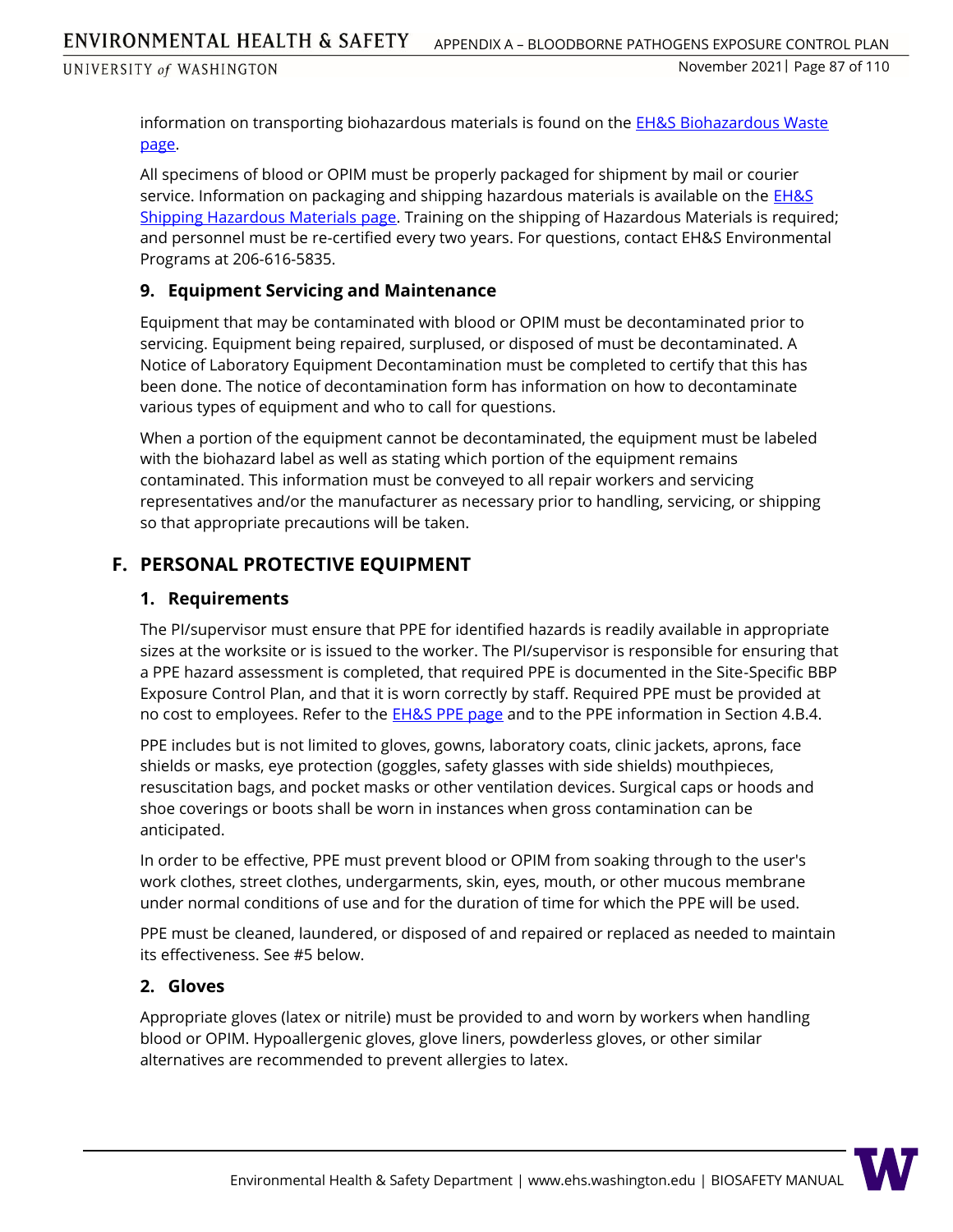Page 88 of 110 ᅵ November 2021

UNIVERSITY of WASHINGTON

Double gloves may appropriately be used by persons with dermatitis, skin breaks, or as needed when working directly with biohazardous agents. Replace disposable gloves when contaminated, torn, punctured, or when their ability to function as a barrier is compromised. Do not wash or decontaminate disposable gloves for reuse.

Wear nitrile or other chemically resistant gloves when working with chemicals. Latex gloves do not provide adequate chemical protection.

### **3. Face Protection**

Moisture resistant surgical face masks in combination with eye protection devices such as goggles, close fitting glasses with solid side shields, or chin-length face shields must be worn whenever splashes, spray, splatter, droplets of blood, or OPIM may be generated and where eye, nose, or mouth contamination can be anticipated. A table-top plexiglas® shield can provide additional protection from splash/splatter when work is performed behind the shield. Respirators are not typically required for work with BBP unless aerosol-generating activities are performed outside of a containment device. If these activities are anticipated, contact EH&S at 206-221-7770 for consultation about the potential need for respirators.

### **4. Use and Removal**

The PI/supervisor must ensure that employees use appropriate PPE when performing tasks with identified hazards. The types of PPE worn will depend upon the sort of work being done and the exposure anticipated. PPE must be removed and discarded carefully to prevent cross contamination. Hands must be washed after removal of PPE and any time they may be contaminated.

### **5. Cleaning, Laundering or Disposal**

The decontamination and disposal of single use PPE shall be in accordance with established University procedures for the treatment and disposal of biohazardous waste as described on the [EH&S Biohazardous Waste page.](https://www.ehs.washington.edu/biological/biohazardous-waste)

It shall be the responsibility of the PI/supervisor to ensure that laundry service for personal protective clothing is provided. Workers must not launder any personal protective clothing in their homes; the employer or contractor provides this service.

All laundry shall be handled using Universal Precautions. If the contaminated laundry is wet and presents a reasonable likelihood of leakage, it must be double-bagged in plastic or other leakproof bags.

### **G. WORKSITE CONDITIONS**

### **1. Responsibility**

It is the responsibility of the PI/supervisor to ensure that the worksite is maintained in a clean and sanitary condition. Decontamination procedures can be found on the **EH&S Biohazardous** [Waste page.](https://www.ehs.washington.edu/biological/biohazardous-waste)

### **2. Spill Clean-up**

All workers must be familiar with procedures for decontamination and clean-up of spills of blood and potentially infectious materials. It is recommended that the use of glass be avoided

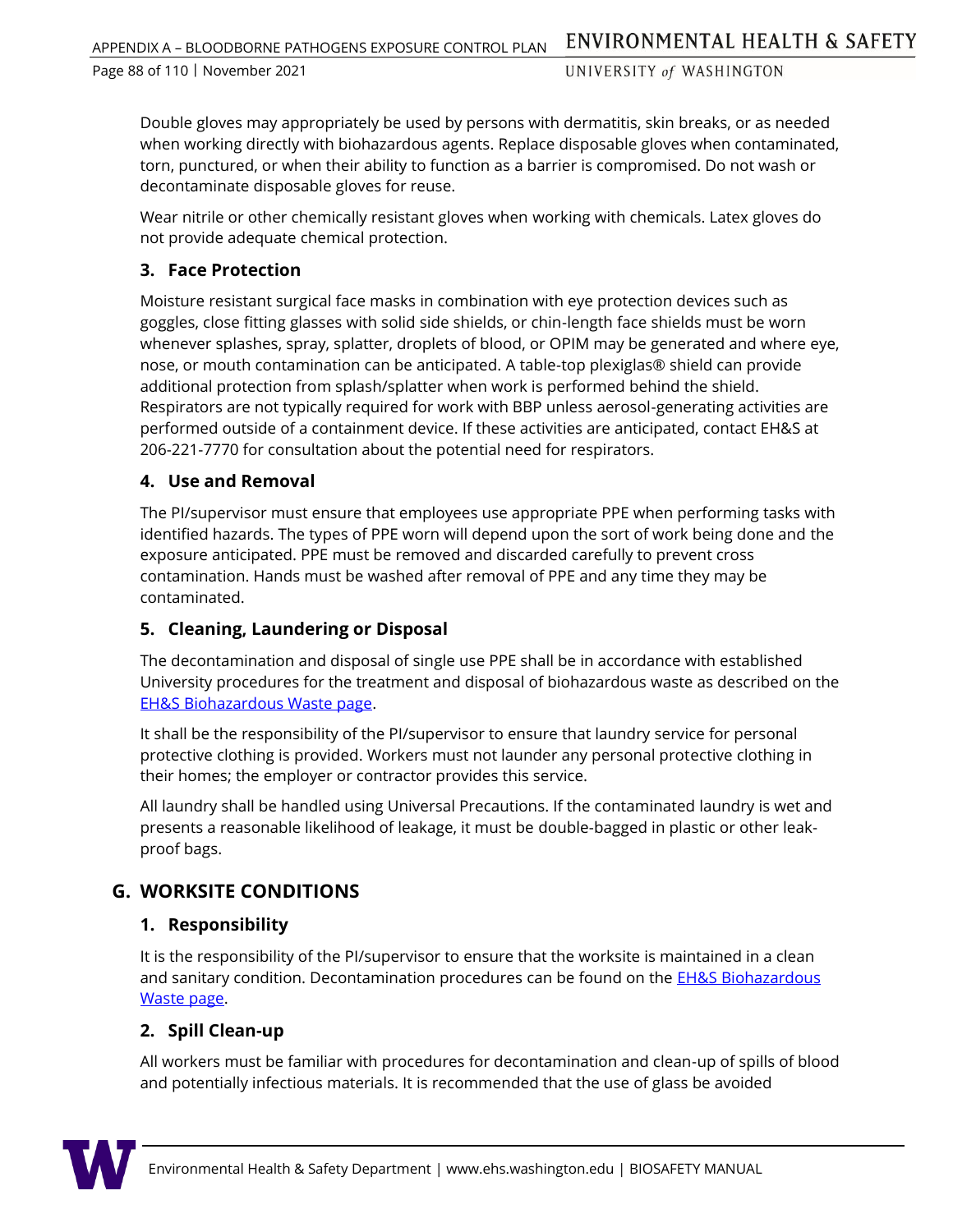whenever possible when working with biohazards since sharp broken glass can add another hazard.

Each laboratory shall have a specific procedure for dealing with spill cleanup based on the type and quantity of blood or OPIM handled, as well as the surfaces to be decontaminated. In addition to the procedure, cleanup supplies must be readily available. At a minimum, these supplies should include suitable disinfectants, gloves, paper towels or other absorbent material, forceps or tongs for broken glass or other sharps, an autoclavable squeegee and dust pan, and autoclave bags or other disposal container. Additional information on spill clean-up is found online in [Biohazardous Spills.](https://www.ehs.washington.edu/system/files/resources/biohazardous-spills.pdf)

### **3. Cleaning Schedule**

All floors, laboratory benches, and other surfaces shall be chemically decontaminated as often as deemed necessary by the PI/supervisor. The chemical decontaminant used is at the discretion of the PI/supervisor but must either be an EPA-registered tuberculocidal (List B), sterilant (List A), or a product registered against HIV/HBV (List D).

At a minimum, work surfaces are decontaminated at least daily, immediately after contamination with blood or OPIM, or following a spill.

At a minimum, floors shall be wet mopped on a weekly basis. Spills on the floor are decontaminated and cleaned up promptly.

### **4. Protective Coverings**

When protective coverings such as plastic or aluminum wrap or absorbent pads are used, these coverings should be removed and replaced either when visibly contaminated or at the end of the work shift (if contamination was likely during the shift).

#### **5. Biohazardous Waste**

All untreated biohazardous waste must be handled using Universal Precautions. Disposable sharps containers must not be reused and must be autoclaved prior to disposal. Additional information on biohazardous waste treatment and disposal is found on the **EH&S Biohazardous** [Waste page](https://www.ehs.washington.edu/biological/biohazardous-waste) including flowcharts describing where and how to dispose of waste for your location.

Reusable waste receptacles for biohazardous waste shall be decontaminated each time they are emptied. Alternatively, the receptacle can be protected from contamination by a disposable liner (in addition to the biohazard waste bag) that shall be removed at the same time as the removal of the waste. The liner should be handled as biohazardous waste.

Broken contaminated glassware too large to fit into a 5-gallon sharps container shall be transported and treated in an autoclave-resistant plastic bin and then packaged and disposed of as laboratory glass as described on the **EH&S Sharps and Laboratory Glass page**.

Other biohazardous waste that does not pose the threat of skin puncture shall be placed in plastic biohazard bags. A leak-proof second container is required while transporting to the autoclave for treatment. If this container covers the biohazard label on the bag, the outer container must have the biohazard label. This secondary container shall be autoclaved or otherwise decontaminated prior to reuse.

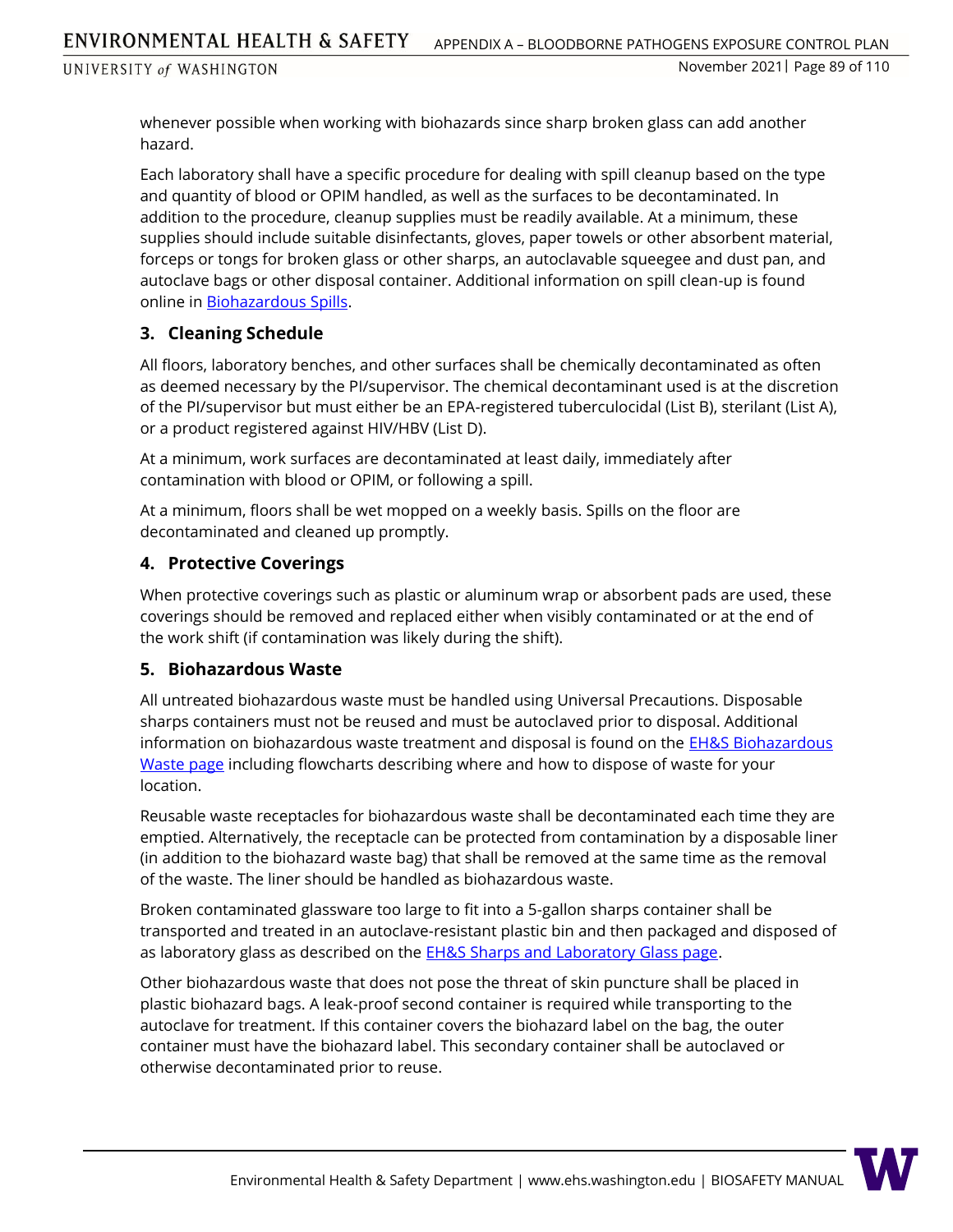Page 90 of 110 ᅵ November 2021

UNIVERSITY of WASHINGTON

If biohazardous waste is to be shipped off-site for treatment via a contracted carrier, packaging must be done in accordance with the Department of Transportation (DOT) requirements. Any faculty or staff who will perform the final packaging steps and offer shipments must complete the EH&S training before setting up an account with the waste contractor.

# **H. BIOHAZARD SIGNS AND LABELS**

The [Biohazard Warning Sign](https://www.ehs.washington.edu/resource/biohazard-warning-sign-476) must be used to restrict laboratory access when work with biohazardous materials is taking place, to communicate agents in use, and to specify entry and exit requirements. The sign includes the universal biohazard symbol which is required to have the fluorescent orange background with the symbol and lettering in a contrasting color.

Biohazard warning labels shall either be an integral part of the container or shall be affixed as close as feasible to the container by string, wire, adhesive, or other method that prevents their loss or unintentional removal.

Warning labels must be affixed to containers of biohazardous waste, refrigerators and freezers containing blood or OPIM, and other containers used to store, transport, mail, or ship blood or OPIM. See the [EH&S Biological Research Safety page.](https://www.ehs.washington.edu/biological/biological-research-safety)

Biohazard labels do not need to be used on the following:

- Red bags or red containers when the color red is recognized as meaning the same as the warning label, or
- Containers of blood, blood components, or blood products that are labeled as to their contents and have been released for transfusion or other clinical use, or
- Individual containers of blood or OPIM that are placed in a labeled container during storage, transport, shipment, or disposal.

### **I. HEPATITIS B IMMUNIZATION**

### **1. Offering Hepatitis B Vaccine**

The PI/supervisor must assure that all workers with the potential for occupational exposure to BBP are offered the hepatitis B vaccine at no cost to the worker within ten days from the start of the work assignment and after receiving BBP training. For all employees who are in the UW BBP program, the Hepatitis B Vaccine Form is required to be completed in order to ensure this vaccine is offered.

The Hepatitis B Vaccine Form is offered via the online BBP training course, and is required prior to work with a potential for exposure to human blood and OPIM. Information is given on the efficacy, safety, method of administration, and the benefits of the hepatitis B vaccine. The form asks for hepatitis B vaccine dates if the employee has received the vaccination in the past. The completed form is forwarded to the Employee Health Center for review and follow-up.

Employees who decline immunization must sign and date a waiver section on the Hepatitis B Form after reading the waiver statement indicating an understanding of the risks of declining the vaccine. The decision to refuse the vaccination can be reversed at any time without penalty to the employee, by contacting the Employee Health Center.

After receipt of the Hepatitis B Form, the EHCmay ask for verification of immunization for workers previously immunized.

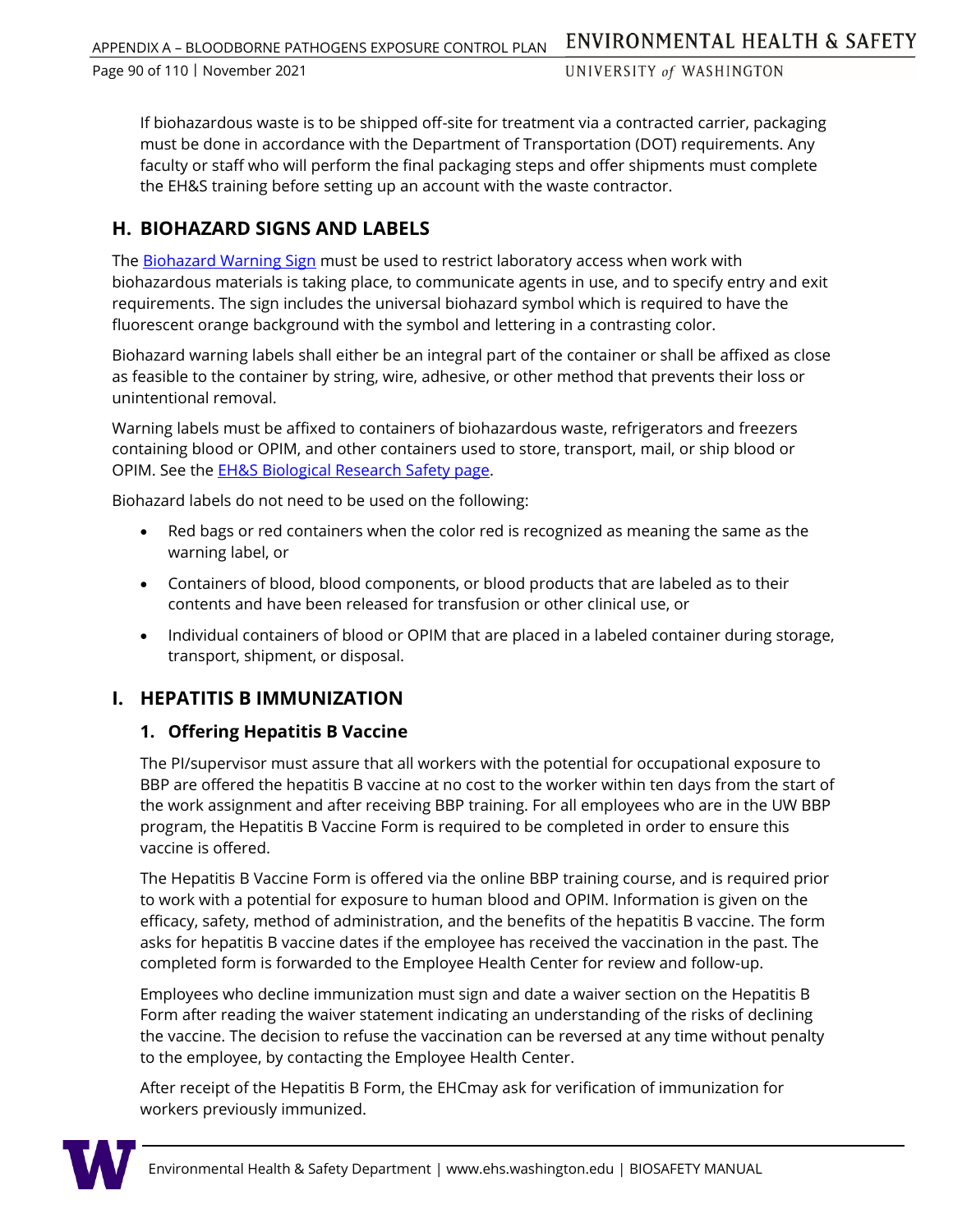Prescreening of workers (pre-vaccine blood titers) shall not be a condition for beginning the hepatitis B immunization series. However, a post vaccine antibody titer (Anti-HBs) may be recommended to assure the efficacy of the immunization.

For questions about the Hepatitis B immunization, contact Employee Health (206-685-1026).

### **2. Administering Hepatitis B Vaccine**

University staff and faculty are responsible for contacting the EHC and scheduling an appointment to receive the hepatitis B vaccine. Hepatitis B immunization is given as recommended by the U.S. Public Health Service. Booster immunizations are not recommended at this time. If a need for booster immunization is demonstrated in the future, these immunizations will be offered. More information about hepatitis B vaccine can be found on the [CDC website.](https://www.cdc.gov/hepatitis/hbv/index.htm)

### **J. POST-EXPOSURE REQUIREMENTS**

### **1. Exposure Incident**

An exposure incident is defined as specific eye, mouth, other mucous membrane, non-intact skin, or parenteral contact with human blood or OPIM. Examples of exposure incidents include needlesticks, splash/spatter to the mucous membranes of the face, and any other incident that involves contact between blood or OPIM and non-intact skin (cuts, scratches, chapped skin, etc.).

### **2. Immediate Response**

Following an exposure incident, complete the following steps as on Figure A-1, the  $EH\&S$ [Exposure Response Poster.](https://www.ehs.washington.edu/resource/exposure-response-poster-94) This poster should be printed and posted in work area for quick reference.

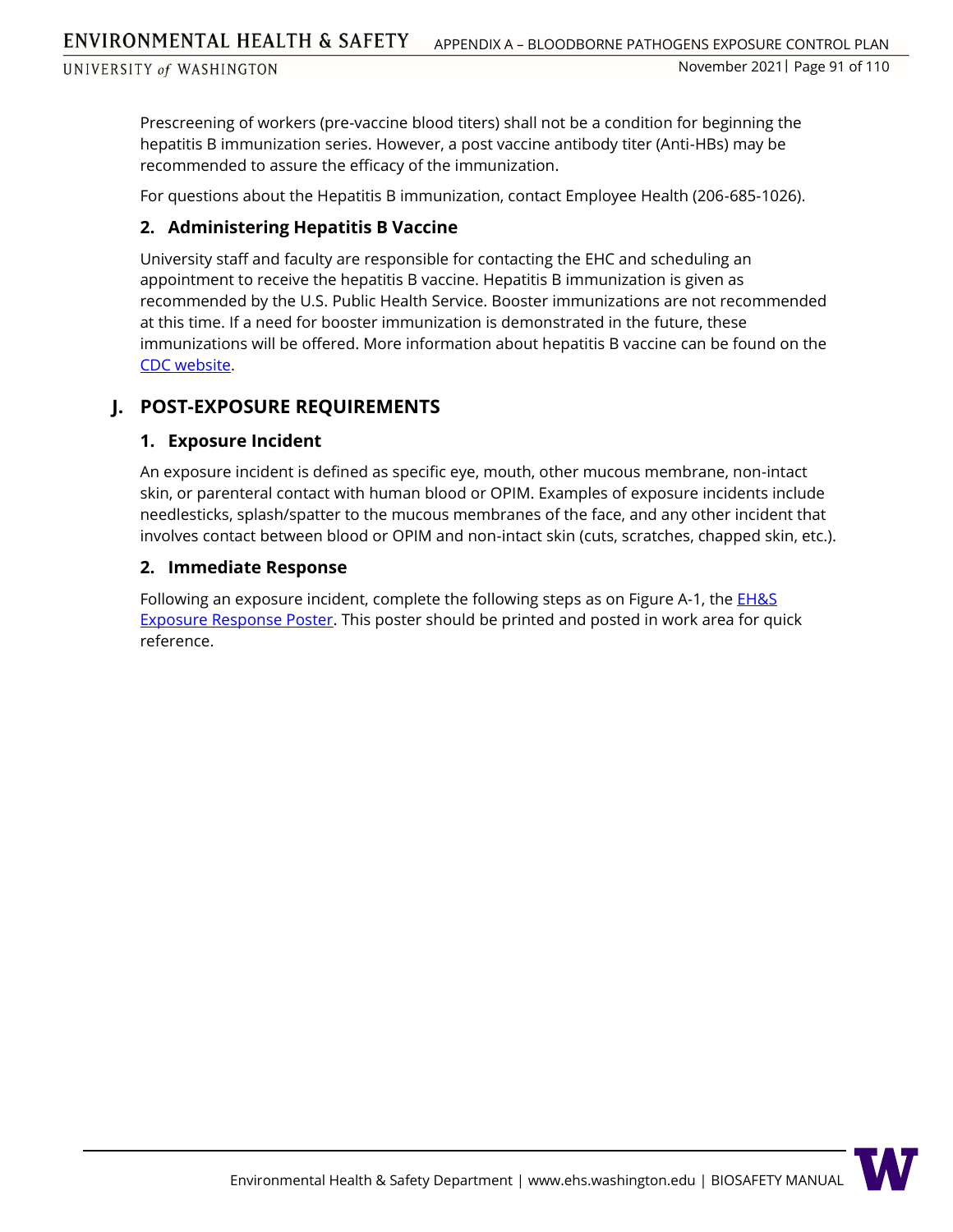# ENVIRONMENTAL HEALTH & SAFETY

UNIVERSITY of WASHINGTON

#### **Figure A-1: Exposure Response Poster**

| <b>ENVIRONMENTAL HEALTH &amp; SAFETY</b>     |                                                                                                                                                                                                                                                                                                                                    |  |  |  |  |
|----------------------------------------------|------------------------------------------------------------------------------------------------------------------------------------------------------------------------------------------------------------------------------------------------------------------------------------------------------------------------------------|--|--|--|--|
| UNIVERSITY of WASHINGTON                     |                                                                                                                                                                                                                                                                                                                                    |  |  |  |  |
| <b>EXPOSURE RESPONSE</b>                     |                                                                                                                                                                                                                                                                                                                                    |  |  |  |  |
|                                              | for biological, chemical, or radiological exposures                                                                                                                                                                                                                                                                                |  |  |  |  |
|                                              | <b>CALL 911 FOR ANY LIFE THREATENING EMERGENCY</b>                                                                                                                                                                                                                                                                                 |  |  |  |  |
|                                              | <b>1. PERFORM FIRST AID</b>                                                                                                                                                                                                                                                                                                        |  |  |  |  |
| injury, or animal bite/scratch sudsing soap. | Needlestick, puncture or sharps Wash thoroughly for 15 minutes with warm water and                                                                                                                                                                                                                                                 |  |  |  |  |
|                                              | Eye exposure Use emergency station to flush eyes for 15 minutes while<br>holding eyes open.                                                                                                                                                                                                                                        |  |  |  |  |
| Skin exposure •                              | Radioactive: Survey skin and wash until the count rate cannot<br>be reduced further. Stop if skin becomes irritated.<br>• Chemical: Wash with tepid water for 15 minutes.<br>Hydrofluoric acid: Wash for 5 minutes, then apply calcium<br>gluconate gel to skin.<br>• Biological: Wash with sudsing soap and water for 15 minutes. |  |  |  |  |
| Inhalation or ingestion $\cdot$              | Move out of the contaminated area and seek fresh air.<br>• Do not induce vomiting unless instructed to do so.<br>. Radioactive: Blow nose into clean tissue and survey for<br>contamination.                                                                                                                                       |  |  |  |  |
|                                              | <b>2. GET MEDICAL HELP</b>                                                                                                                                                                                                                                                                                                         |  |  |  |  |
|                                              | For radiological exposure . Call Radiation Safety at 206-543-0463.<br>or emergency: · Call 911 if office closed.<br>• Provide the radionuclide, estimated amount and time since<br>exposure.                                                                                                                                       |  |  |  |  |
| or emergency: •                              | For chemical exposure $\cdot$ Call 911 and follow the instructions given.<br>Provide the chemical name, concentration, time since<br>exposure and Safety Data Sheet (SDS).                                                                                                                                                         |  |  |  |  |
|                                              | For biological and • Call the Employee Health Center at 206-685-1026.<br>all other exposures: · Harborview sites call 206-744-3081.<br>· If closed, call 911 and follow the instructions given.                                                                                                                                    |  |  |  |  |
| For all exposures: •                         | Notify your supervisor.<br>· Secure the area before leaving.                                                                                                                                                                                                                                                                       |  |  |  |  |
|                                              | <b>3. REPORT THE INCIDENT</b>                                                                                                                                                                                                                                                                                                      |  |  |  |  |
|                                              |                                                                                                                                                                                                                                                                                                                                    |  |  |  |  |
| or recombinant nucleic acid medical help:    | For hospitalization, fatality, Notify EH&S immediately after performing first aid and getting<br>exposure: • Call the EH&S main phone line at 206-543-7262.<br>· If closed, call 206-685-UWPD(8973) to reach EH&S staff on call.                                                                                                   |  |  |  |  |
|                                              | All incidents and near misses: Submit a report via the UW Online Accident Report (OARS) within<br>24 hours at https://oars.ehs.washington.edu.                                                                                                                                                                                     |  |  |  |  |

September 2019

www.ehs.washington.edu

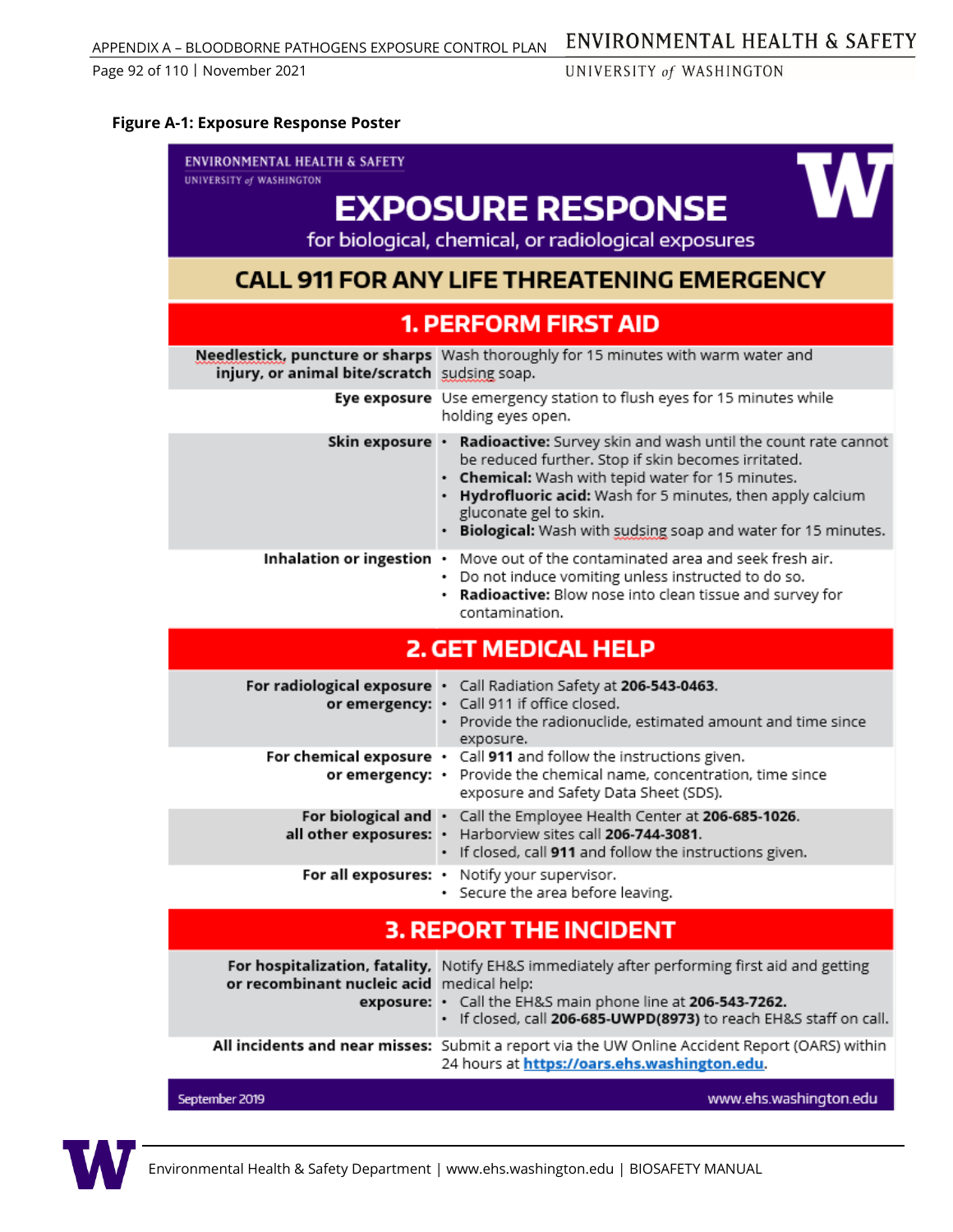### **3. Principal Investigator/Supervisor Responsibility**

The PI/supervisor is responsible for assisting the exposed worker in seeking the necessary and immediate medical evaluation and consultation following an exposure incident. The following table is provided to assist the PI/supervisor in obtaining immediate medical consultation and evaluation for an exposed worker.

| <b>Table A-2: Medical Referral Guide</b> |  |  |  |
|------------------------------------------|--|--|--|
|------------------------------------------|--|--|--|

| <b>Worker's Location</b>                                                        | <b>Department</b>                              | <b>Phone</b>     |
|---------------------------------------------------------------------------------|------------------------------------------------|------------------|
| University of Washington<br>including South Lake Union<br>and WaNPRC Facilities | Employee Health Center (EHC)<br>at Hall Health | 206-685-1026     |
| <b>UW Medical Center-</b><br>Montlake                                           | EHC at UWMC - Montlake                         | 206-598-4848     |
| <b>UW Medical Center-</b><br>Northwest                                          | EHC at UWMC - Northwest                        | 206-668-1625     |
| Harborview Medical Center                                                       | <b>Employee Health Services</b>                | 206-744-3081     |
| Valley Medical Center                                                           | Employee Health                                | 425-690-3674     |
| UW Neighborhood Clinics                                                         | Employee Health                                | 206.520.5536     |
| Other affiliate site:                                                           | Clinic to call for injury:                     | Phone of clinic: |

#### **4. Evaluation Post Exposure**

The worker who has had a potential BBP exposure will receive a copy of WAC 296-823 describing their rights and a post-exposure medical evaluation and follow-up as described in this section below.

- a. A medical evaluation will be performed immediately after exposure and will be all of the following:
	- Confidential,
	- At no cost to employee,
	- At a reasonable time and place, and
	- Administered by a licensed physician or HCP.
- b. The examination will include at least these elements:
	- 1) Documentation of the routes of exposure and the circumstances under which the exposure happened

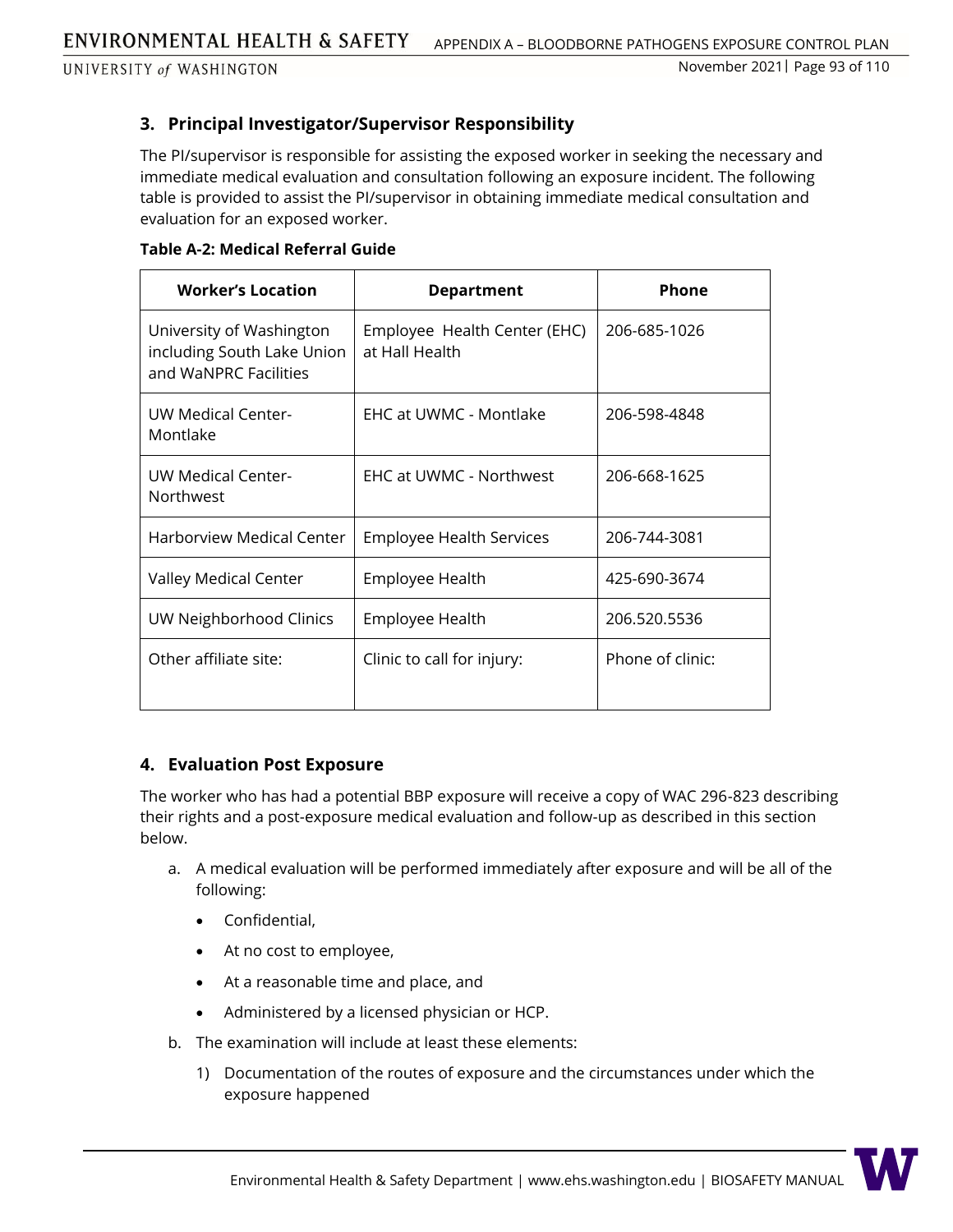- UNIVERSITY of WASHINGTON
- 2) Identification and documentation of the source (individual or materials) if possible
- 3) Serial collection and testing of blood to detect the presence of HIV and/or HBV; in the event the worker does not permit serologic testing, a baseline blood sample will be held for at least 90 days
- 4) Post-exposure treatment when medically indicated and as recommended by the U.S. Public Health Service
- 5) Counseling about the results of testing and information regarding state laws concerning disclosure of the information
- 6) Evaluation of reported illnesses subsequent to the exposure
- c. The treating healthcare provider (HCP) is to provide the employee with a copy of the written opinion on the post-exposure evaluation within 15 days of the incident. This written opinion includes whether Hepatitis B vaccination is indicated for the employee and if the employee has received such vaccination. It documents that a medical evaluation took place following the exposure incident, that the employee has been informed of the results of the evaluation, and that the employee has been counseled about potential medical conditions resulting from exposure to blood or OPIM that may need further evaluation or treatment. All other findings are to remain confidential.

It is the responsibility of the PI/supervisor to assist the employee in obtaining a copy of the report if it has not already been provided to the employee. The employee should tell their supervisor if a copy of this report has not been received within 15 days.

## **K. TRAINING PROGRAM**

### **1. Responsibility**

PI/supervisor must ensure that staff complete [BBP training.](http://www.ehs.washington.edu/training/bloodborne-pathogens-researchers-online) Training must follow standards set forth in WAC 296-823. Training for all employees who have the potential for occupational exposure to human blood or OPIM must be the following:

- Provided at no cost to the employee
- Required prior to work with these materials, and within one year of the previous training
- To take place during compensated work hours

EH&S offers online BBP training. For research laboratories, verification of current EH&S BBP training is required prior to approval from the Institutional Biosafety Committee.

Departments/supervisors who choose to provide their own BBP training must first consult with EH&S (206-221-7770) to ensure the training meets the requirements set forth in the BBP Rule.

In addition to EH&S BBP training, PIs/supervisors must provide additional documented training to their staff on the Site-Specific BBP Exposure Control Plan prior to work, annually, and when there are changes such as new or modified tasks or procedures that may affect exposure potential.

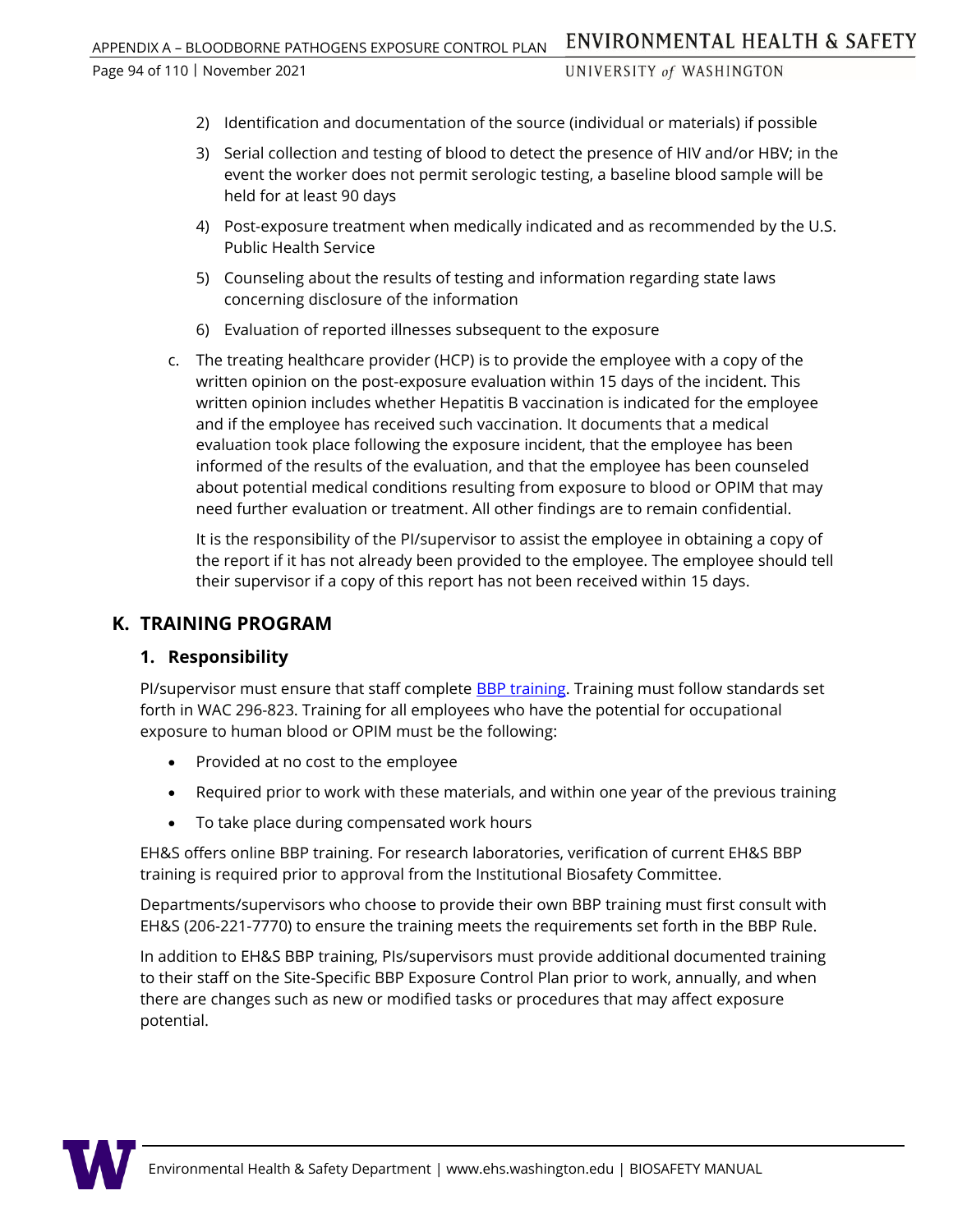ENVIRONMENTAL HEALTH & SAFETY APPENDIX A – BLOODBORNE PATHOGENS EXPOSURE CONTROL PLAN

# **2. Training Requirements**

The training program must contain the following elements:

- a. An accessible copy of the regulatory text of the bloodborne standard and an explanation of its contents;
- b. A general explanation of the epidemiology and symptoms of bloodborne diseases;
- c. An explanation of the modes of transmission of bloodborne pathogens;
- d. An explanation of the UW's ECP and the means by which the worker can obtain a copy of the written plan;
- e. An explanation of the appropriate methods for recognizing tasks and other activities that may involve exposure to blood and OPIM;
- f. An explanation of the use and limitations of methods that will prevent or reduce exposure including appropriate engineering controls, work practices, and PPE;
- g. An explanation of the basis for selection of PPE, as well as information on the types, proper use, location, removal, handling, decontamination, and disposal of personal protective equipment;
- h. Information on the Hepatitis B vaccine, including information on its efficacy, safety, method of administration, benefits of being vaccinated, and that the vaccine and immunization will be offered free of charge;
- i. Information on the appropriate actions to take and persons to contact in an emergency involving blood or OPIM;
- j. An explanation of the procedure to follow if an exposure incident occurs, including the method of reporting the incident and the medical follow up that will be made available;
- k. Information on the post-exposure evaluation and follow up that the PI is required to provide for the worker following an exposure incident;
- l. An explanation of the signs and labels and/or color coding as required and used; and
- m. An opportunity for interactive questions and answers with the person conducting the training session.

# **L. RECORDKEEPING**

### **1. Medical Records**

The treating facility will establish and maintain accurate and confidential records for each worker with occupational exposure for at least the duration of employment plus thirty years in accordance with WAC 296-823-170.

At a minimum the record shall contain:

- Worker name
- A copy of the written opinion sent to the employee following evaluation for Hepatitis B immunization as well as the worker's Hepatitis B immunization status and any other medical records relative to the worker's ability to receive the immunization. In lieu of

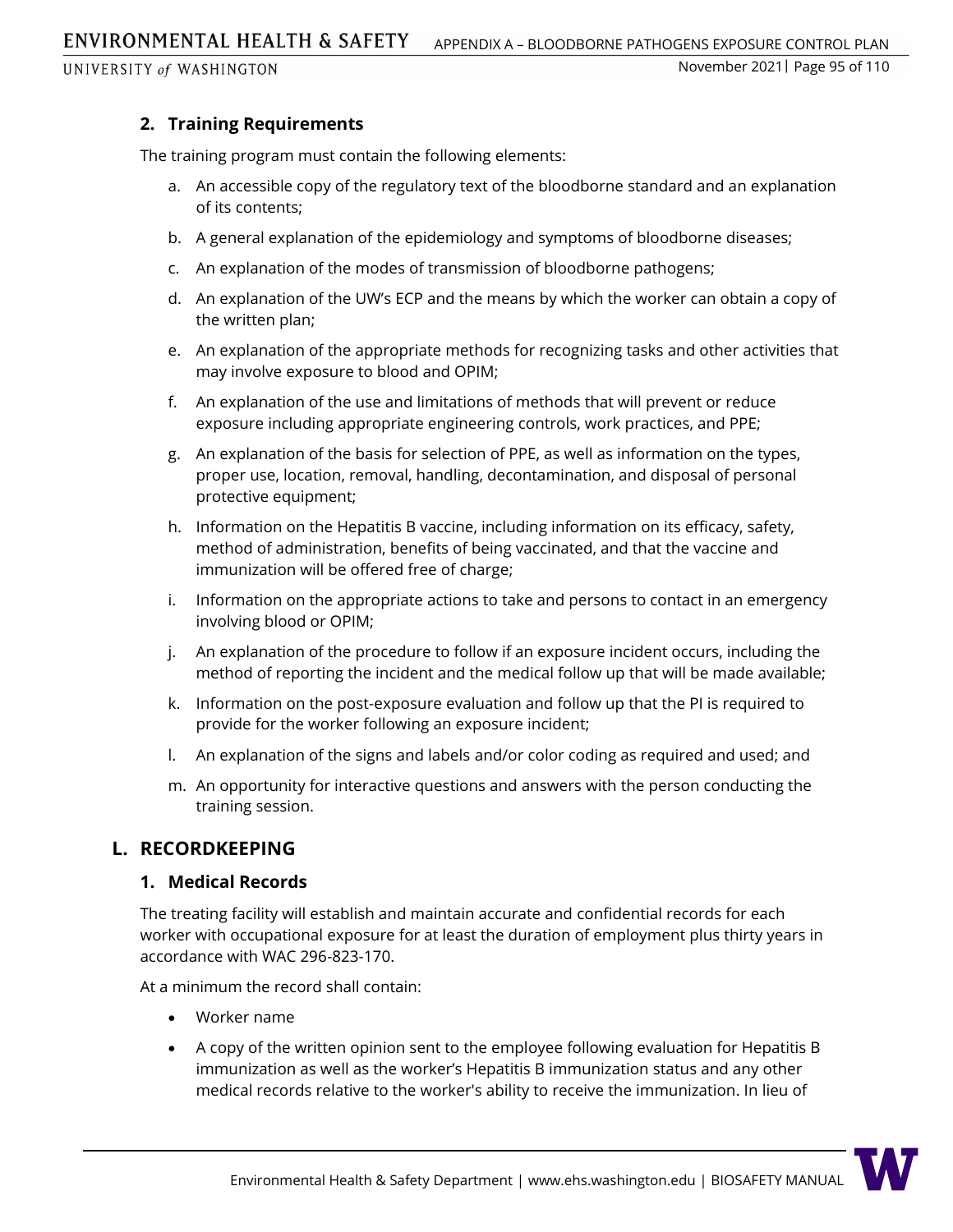this, the file will have the declination form signed by the worker declining the Hepatitis B immunization

- The results of examination, medical testing, and follow-up procedures following an exposure incident
- A copy of the written opinion sent to the PI/supervisor following a post-exposure medical evaluation
- A copy of the information provided by the PI/supervisor following an exposure incident

### **2. Training Records**

EH&S tracks all employee attendance for training conducted by EH&S. These records are kept for at least three years after the date on which the training occurred. PIs/supervisors must also maintain records of site-specific laboratory training conducted by the laboratory and/or department.

Training records must contain:

- The date(s) and location(s) of the training
- A summary of the training course content
- The names and qualifications of the instructors
- The names of all persons attending the training

### **3. Availability**

All records described shall be made available for examination and copying to the Director of the Washington State Department of Labor and Industries.

Medical records will be available for examination and copying to the worker or any person with the worker's written consent.

Training records will be available for examination and copying to workers or employee representatives.

### **M. ACCESSIBILITY OF THE ECP**

Each PI/supervisor is responsible for ensuring that laboratory staff and workers can access and consult the Site-Specific BBP ECP at any time.

A copy of the exposure plan must be available to the Director of the Washington State Department of Labor and Industries upon request for examination and copying.

# **N. ANNUAL UPDATE OF THE ECP**

The lab's Site-Specific BBP ECP will be reviewed and updated when necessary and at least annually.

The PI/supervisor is responsible for reviewing the lab's Site-Specific BBP ECP annually and whenever necessary to reflect new or modified tasks and procedures that affect the potential for occupational exposure and to reflect new or revised worker positions with the potential for occupational exposure.

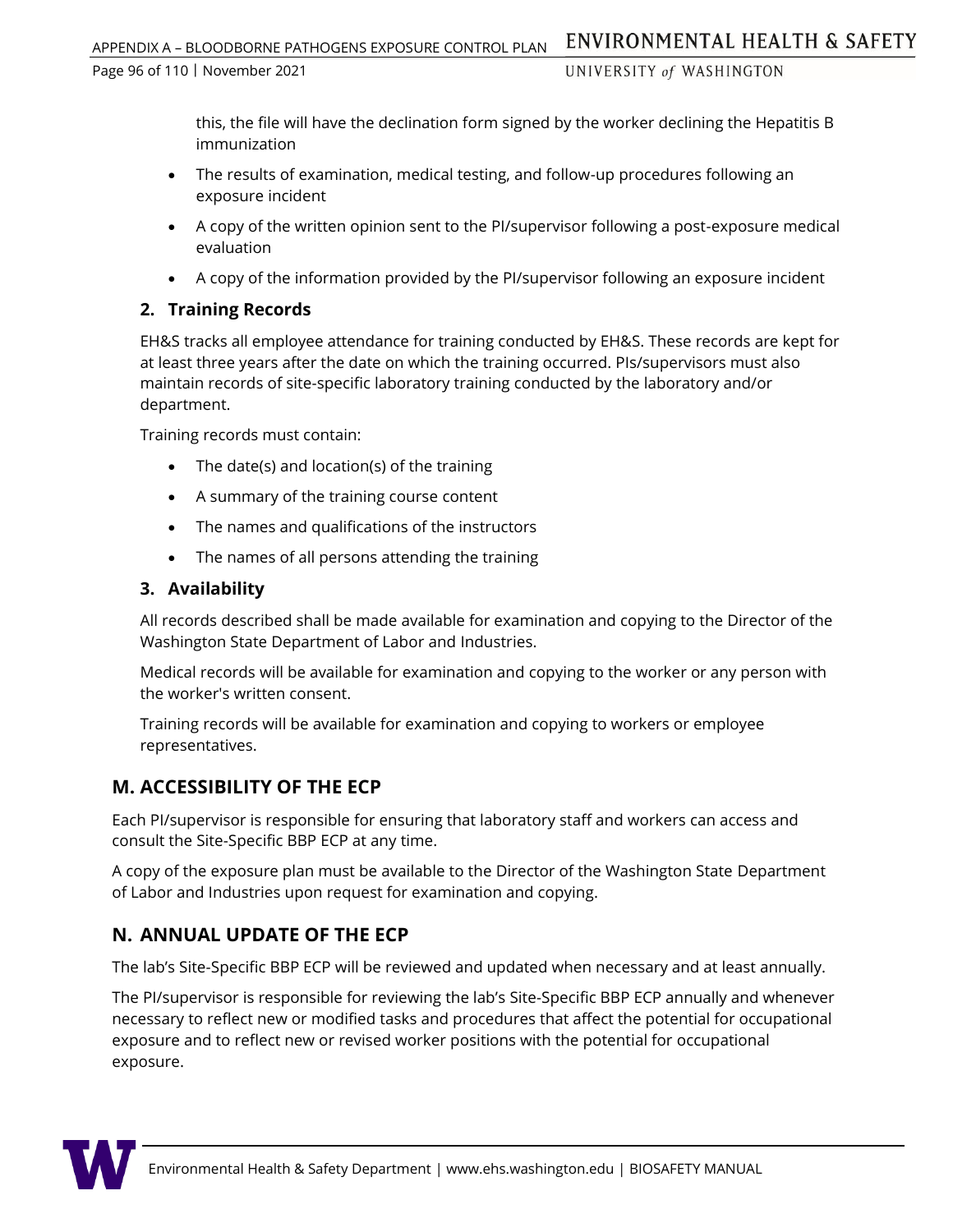# **O. ADDITIONAL REQUIREMENTS FOR HIV, HBV, AND HCV RESEARCH LABORATORIES**

### **1. Application**

This section applies to a research laboratory engaged in the culture, production, concentration, and manipulation of HIV, HBV, and HCV. It also applies to work with SIV/SHIV non-human primate retroviruses. Such a facility works with high titer concentrations of virus but not with volumes greater than one liter. These requirements apply in addition to the other requirements of the ECP. If greater volumes are used the facility is called an HIV/HBV/HCV Production facility.

This section does not apply to clinical or diagnostic laboratories engaged solely in the analysis of blood, tissues, or organs.

In addition to the above, research involving the culture and/or production of HIV, HBV, or HCV must be reviewed and approved by the IBC before the activities can commence. This review will include a determination as to the appropriate biosafety level and practices, which are typically elevated for research with these agents.

### **2. Facility Requirements**

Each laboratory shall contain a facility for hand washing and an eyewash facility that is readily available within the work area. The sink shall be foot, elbow, or automatically operated and located near the exit door.

An autoclave for decontamination of regulated waste shall be available. Refer to the location-specific [Biohazardous Waste Flow Charts](https://www.ehs.washington.edu/biological/biohazardous-waste/biohazardous-waste-flow-charts) for decontamination and disposal of these materials at your location.

Vacuum lines are to be protected with liquid disinfectant traps and HEPA filters or filters of equivalent or superior efficiency. Traps and filters must be checked routinely and maintained or replaced as necessary.

### **3. Access Policy**

Access to the work area is to be limited to authorized persons. Written policies and procedures shall be established whereby only persons who have been advised of the potential biohazard, who meet any specific entry requirements, and who comply with all entry and exit procedures before being allowed to enter the work areas and animal rooms.

Laboratory doors are to be kept closed when work involving HIV, HBV, or HCV is in progress. The PI/supervisor must post biohazard signs on all access doors. For more information on biohazard signs, refer to the **EH&S Biological Research Safety page**.

### **4. Biosafety Manual**

The lab-specific BSL 2 with BSL-3 practices Biosafety Manual (BSL2 w/3 practices BSM) must be available in the laboratory in hard copy form or as an obvious icon/shortcut on a laboratory computer that is accessible to lab members. Personnel must be advised of potential hazards and are required to read and implement the instructions on practices and procedures as developed by the laboratory and written in the ECP.

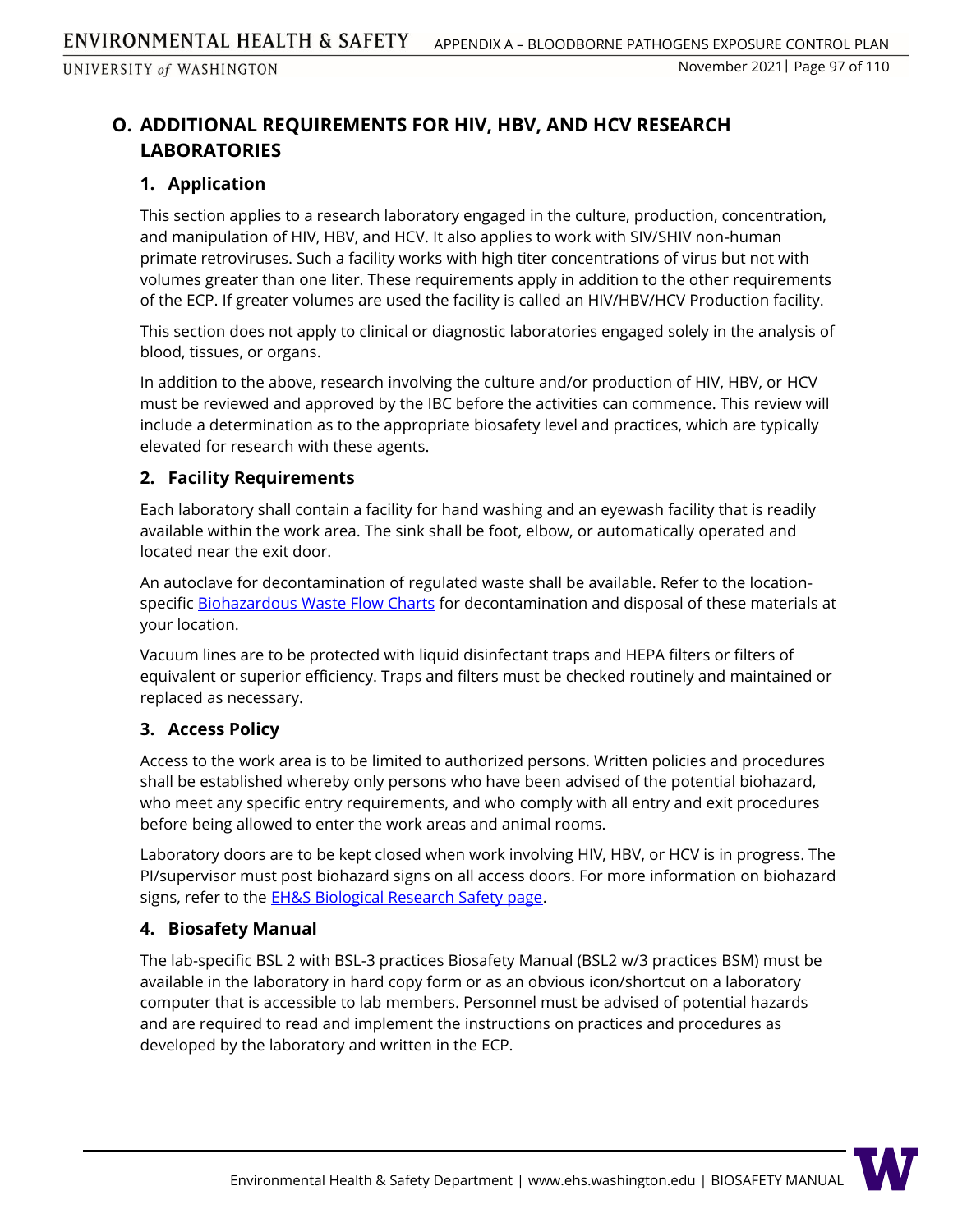# **5. Containment**

No work is to be conducted on the open bench with materials that have the potential for HIV, HBV, or HCV exposure.

A certified BSC must be used when working with materials that have the potential for HIV, HBV, or HCV exposure in the research laboratory. The BSC must be certified when installed, whenever moved, and at least annually.

Use of engineering controls (as noted in part D of this section) and PPE specific for splash and aerosol protection (protective clothing and respiratory protective equipment) are required when working with materials that have the potential for HIV, HBV, or HCV exposure.

### **6. Protective Clothing and Practices**

Eye protection and laboratory coats, gowns, smocks, uniforms, or other appropriate protective clothing must be used in the work area and animal rooms. Protective clothing must not be worn outside the work area and, if reusable, must be autoclaved before being laundered.

Avoid skin contact with materials that have the potential for HIV, HBV, or HCV exposure. Gloves must be worn when handling infected animals and when handling these materials. Double gloves are recommended when exposure risk is high, e.g., when working directly with potentially infectious materials. See your lab-specific BSL2 w/3 practices BSM for more information.

# **7. Use of Sharps**

Hypodermic needles and syringes should be used only for parenteral injection of laboratory animals and aspiration of fluids from diaphragm bottles. Only needle-locking syringes or disposable syringe-needle units (i.e., the needle is integral to the syringe) should be used for the injection or aspiration of potentially infectious materials. See Appendix A.E.3., for essential work practices using sharps.

### **8. Spills**

Contain all spills immediately, and decontaminate as indicated for specific with biohazardous agents.

A spill or accident that results in an exposure incident must be immediately reported to the PI/supervisor or other responsible person. Refer to **EH&S Biohazardous Spills**.

### **9. Decontamination of Waste**

Before disposal, all waste from work areas and animal rooms must either be chemically decontaminated by a method that is known to effectively destroy BBP or autoclaved. The method of decontamination needs to be documented in your lab-specific BSL-2 with BSL 3 practices BSM.

Contaminated materials that are to be decontaminated at a site away from the work area need to be placed in a durable, leak-proof, labeled or color-coded container that is closed before being removed from the work area. The outside of the container must be decontaminated prior to removal from the lab (i.e., spray or wipe off the container).